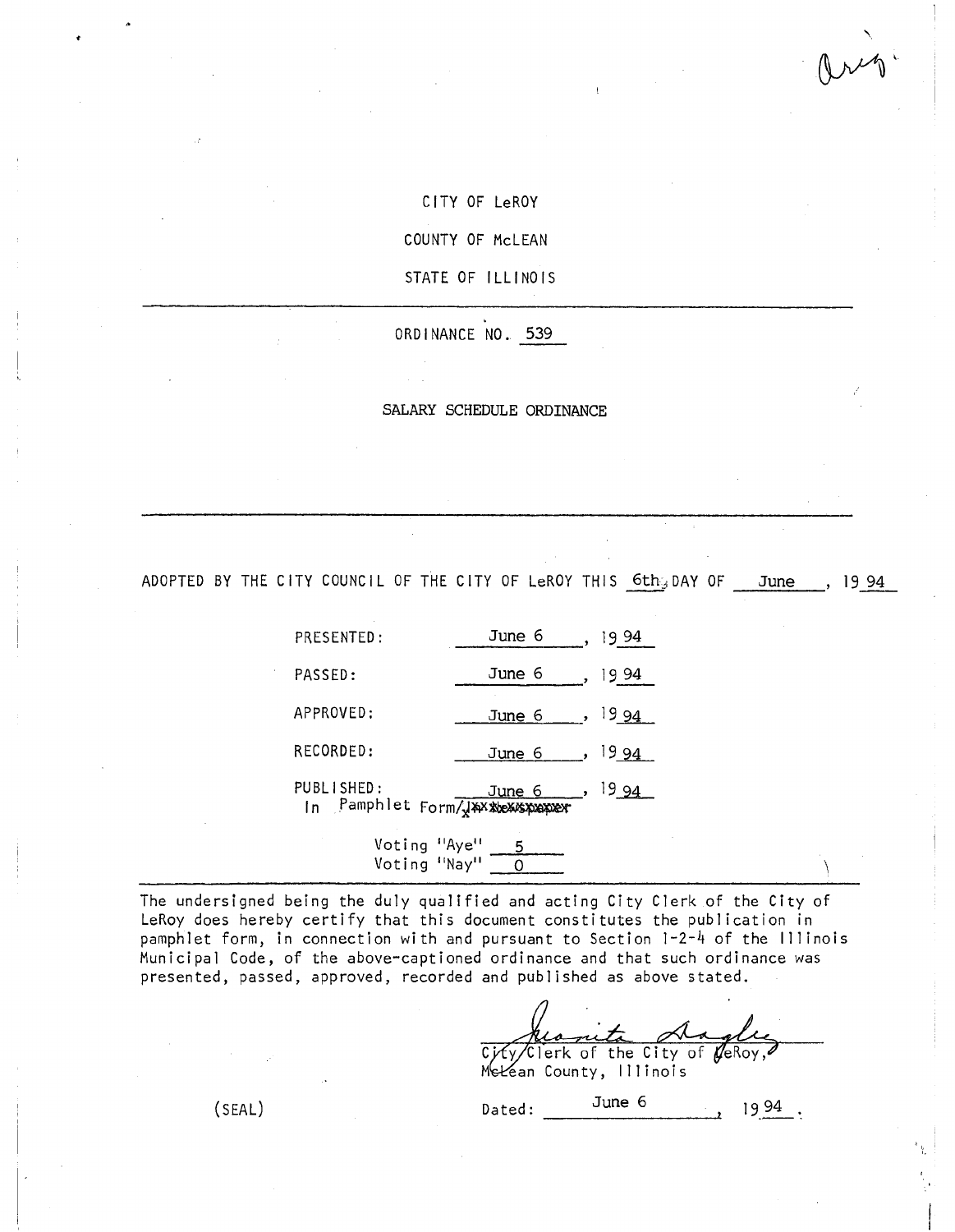## **ORDINANCE NO.** 539

## **SALARY SCHEDULE ORDINANCE**

WHEREAS, certain changes are desired in the Salary Schedule Ordinance of this City:

NOW, THEREFORE, IT IS HEREBY ORDAINED, by the City Council of the City Of LeRoy, McLean County, Illinois in regular session this  $\frac{6th}{1}$  day of June , 1994 that the schedule effective  $\frac{M_{\text{day}}}{M_{\text{yy}}}$ , 1994 for newly elected officers, appointed officers and employees of this City be as follows:

SECTION I Salary Schedule for Elected Officers:

f *ti r j* 

> Mayor \$ 3,500.00<br>City Clerk \$ 3,500.00 \$ 3,500.00 City Clerk \$18,500.00<br>Treasurer \$18,500.00 \$18,500.00 \$18,500.00 \$18,500.00 \$1.200.00 \$1.200.00 \$1.200.00 \$1.200.00 \$1.200.00 \$1.200 Treasurer \$ 1,200.00<br>Alderman \$ 50.00 Alderman \$ 50.00 per meeting attended including two paid absences

> SECTION II Salary and Pay Schedule for Appointed Officers and Employees:

> City Attorney - \$ 50.00 per hour for Council meetings attended, ,\$100.00 per hour for additional legal service plus out-of-pocket expenses.

| Supervisor of Street Department<br>Street Department Employees (full Time)<br>Street Department Employees (Part Time)                                                                                                                                                                                                                                                               | $\Delta \sim 0.01$ and $\Delta \sim 0.01$ | \$9.85 per hour.<br>\$9.50 per hour                                                                                                 | 6.03 per hour |  |
|-------------------------------------------------------------------------------------------------------------------------------------------------------------------------------------------------------------------------------------------------------------------------------------------------------------------------------------------------------------------------------------|-------------------------------------------|-------------------------------------------------------------------------------------------------------------------------------------|---------------|--|
| City Marshal/Police Chief<br>Assistant City Marshal/Police Chief<br>Police Officers (Full-time with PTI)<br>$\mathcal{L}(\mathcal{L}^{\mathcal{L}})$ and $\mathcal{L}^{\mathcal{L}}$ and $\mathcal{L}^{\mathcal{L}}$<br>Police Officers (Full-Time no PTI)<br>$\mathcal{L}^{\text{max}}_{\text{max}}$<br>Police Officers (Part-time with PTI)<br>Police Officers (Part-time no PTI) |                                           | \$30,000.00 per year<br>\$9.40~per~hour<br>\$10.25 per hour<br>\$8.75 per hour<br>\$7.00 per hour<br>\$6.75 per hour                |               |  |
| Water Plant Supervisor<br>Water Department Employees - Class B license<br>Water Department Employees - Class C license<br>Water Department Employees - Class D license<br>Water Department Operator - No license<br>Water Department Trainee ( 6 mo. probation)<br>Water Department Employees - Part time                                                                           | \$.<br>$\mathfrak{p}$                     | \$ 12.00 per hour<br>10.20 per hour<br>\$9.90~per~hour<br>\$9.80 per hour<br>$$9.52$ per hour.<br>$$8.32$ per hour<br>6.03 per hour |               |  |

Sewer Plant Supervisor **\$ 12.00 per hour**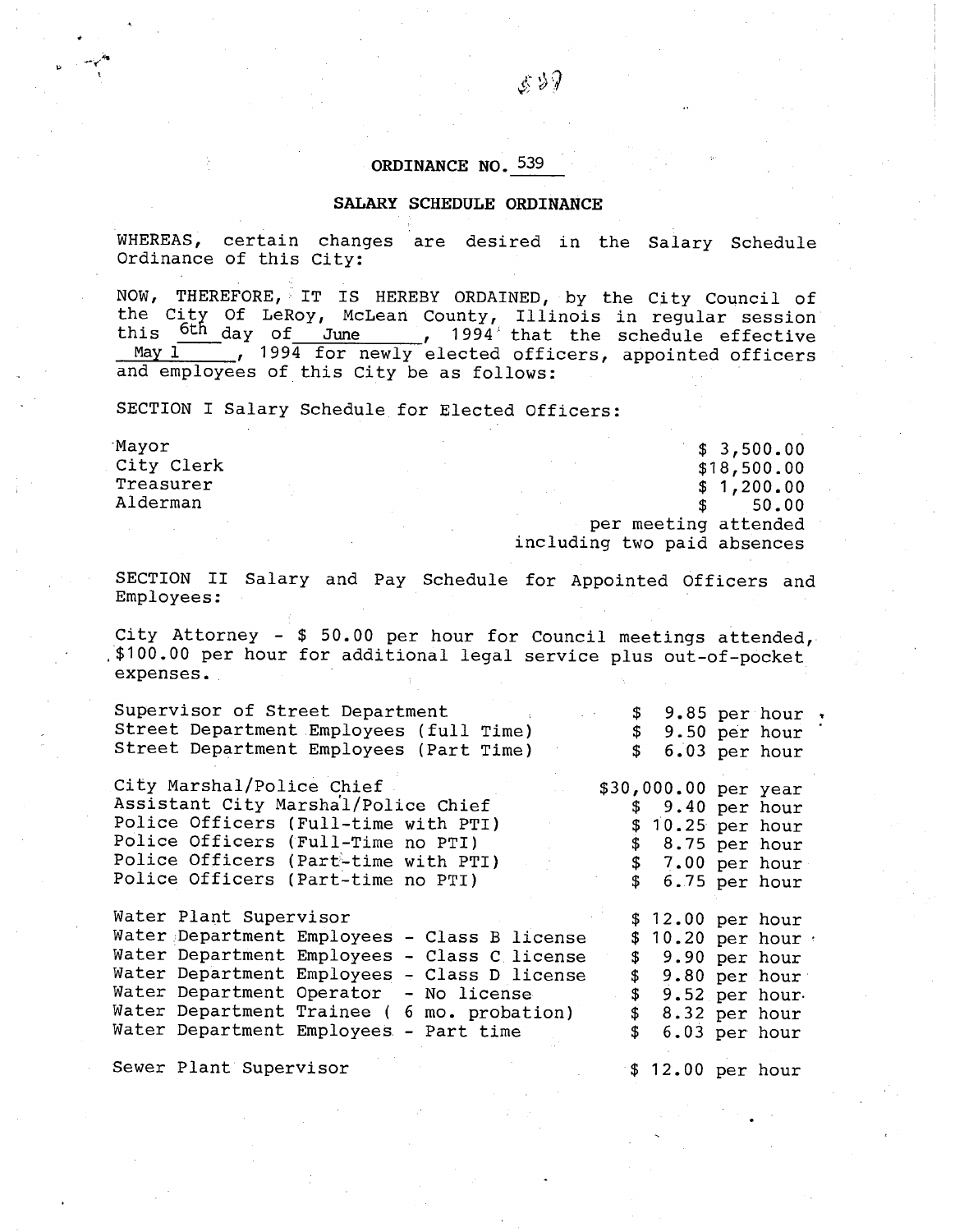Page 2

Sewer Department Employees - Class III license \$ 10.20 per hour Sewer Department Employees - Class IV license c \$ 8.80 per hour Sewer Department Employees - No license 9.32 per hour Sewer Department Trainee (6 mo. probation)  $\qquad$  8.32 per hour Sewer/Water Depart. Employees-Class IV license \$ 10.50 per hour with Class B water license Director of Public Works Superintendent of any two Departments Administrative Assistant to Mayor & Council 3 8.94 per hour (40 Hours per week) \$34,100.00 per year \$26,643.00 per year City Collector - Appointed by Mayor  $$2,400.00$  per year ESDA Director \$ 50.00 per month vehicle expense Animal Control Officer  $$150.00$  per month (Contract Service) Zoning Administrative Officer 5 7.50 per bldg. permit issued<br>\$50.00 per month Zoning Administrative Officer (Con't) vehicle expense Summer Youth Employment \$ 5.00 per hour

f)

Any employee assigned to acting position of Supervisor or higher position shall be paid \$12.00 per hour after Seventy-Two (72) hours, then to be paid that rate from start date with exception of Acting City Marshal/Police Chief who shall receive an hourly rate equal to City Marshal/Police Chief salary from starting date.

Court time duty of Police Officers will be considered straight time, no overtime considered.

All new full-time employees, with the exception of police officers will be paid full pay from hire date and remain on probation for<br>a period of 90 days to determine ability to porform usub period of 90 days to determine ability to perform work satisfactory. All new full-time police officers will be paid full time from hire date for a period of 180 days probational period with additional time of probation added at the discretion of the City Council as deemed necessary with performance evaluated annually or as required.

NOTICE: Effective on the date of approval for above ordinace, payment from T.I.F. will no longer be paid to the City Clerk or Assistant to the Mayor and City Council.

This ordinance shall be<sub>in</sub> full force and effect from and afters its passage and approval as required by law.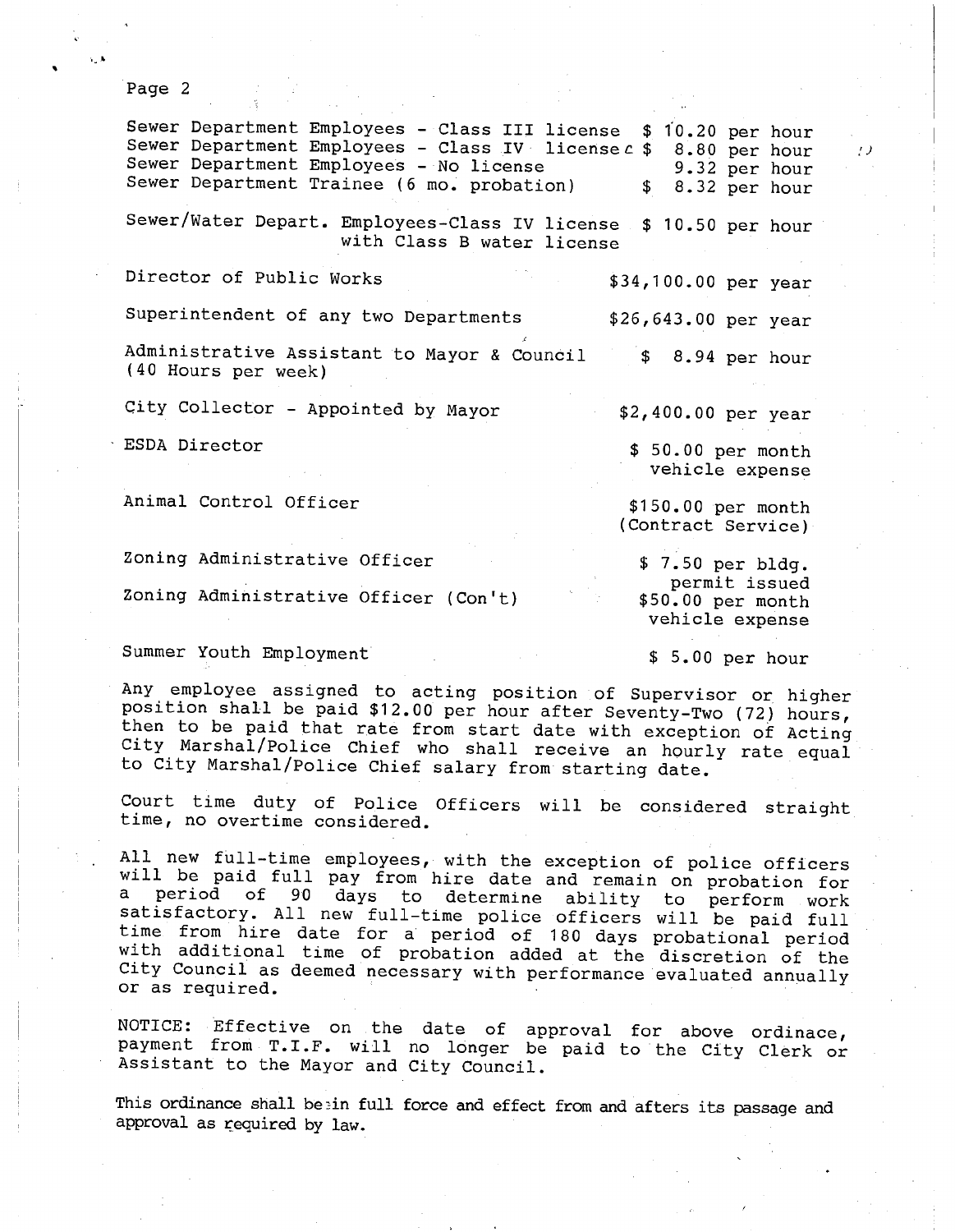**PASSED** by the City Council of the City of Le Roy, Illinois, upon the motion by

Patrick Beaty , seconded by David McClelland, by roll call vote on the

 $\frac{6th}{ }$  day of  $\frac{June}{ }$ , 1994, as follows:

Council members elected 6 Council members present 5

**VOTING AYE:** David McClelland, Randy Zimmerman, Lois Parkin, Ronnie Litherland (names) **Patrick Beaty** 

VOTING NAY: None

**(names)** 

ABSENT, ABSTAIN, OTHER: Robert D. Johnson absent

**(names)** 

and deposited and filed in the office of the City Clerk in said municipality on the <sup>6th</sup> day of June , 1994.

Inanita Dagley, City Clerk/of the

City of Le Roy, McLean County, Il

**APPROVED BY** the Mayor of the City of Le Roy, Illinois, this 6th day of June , 1994.

JerryC Davis, Mayor of the City of Le Roy, McLean County, 11

**ATTEST:** 

**(seal)** 

Juanita Dagley, City Clerk of City of Le Roy, McLean County, Il